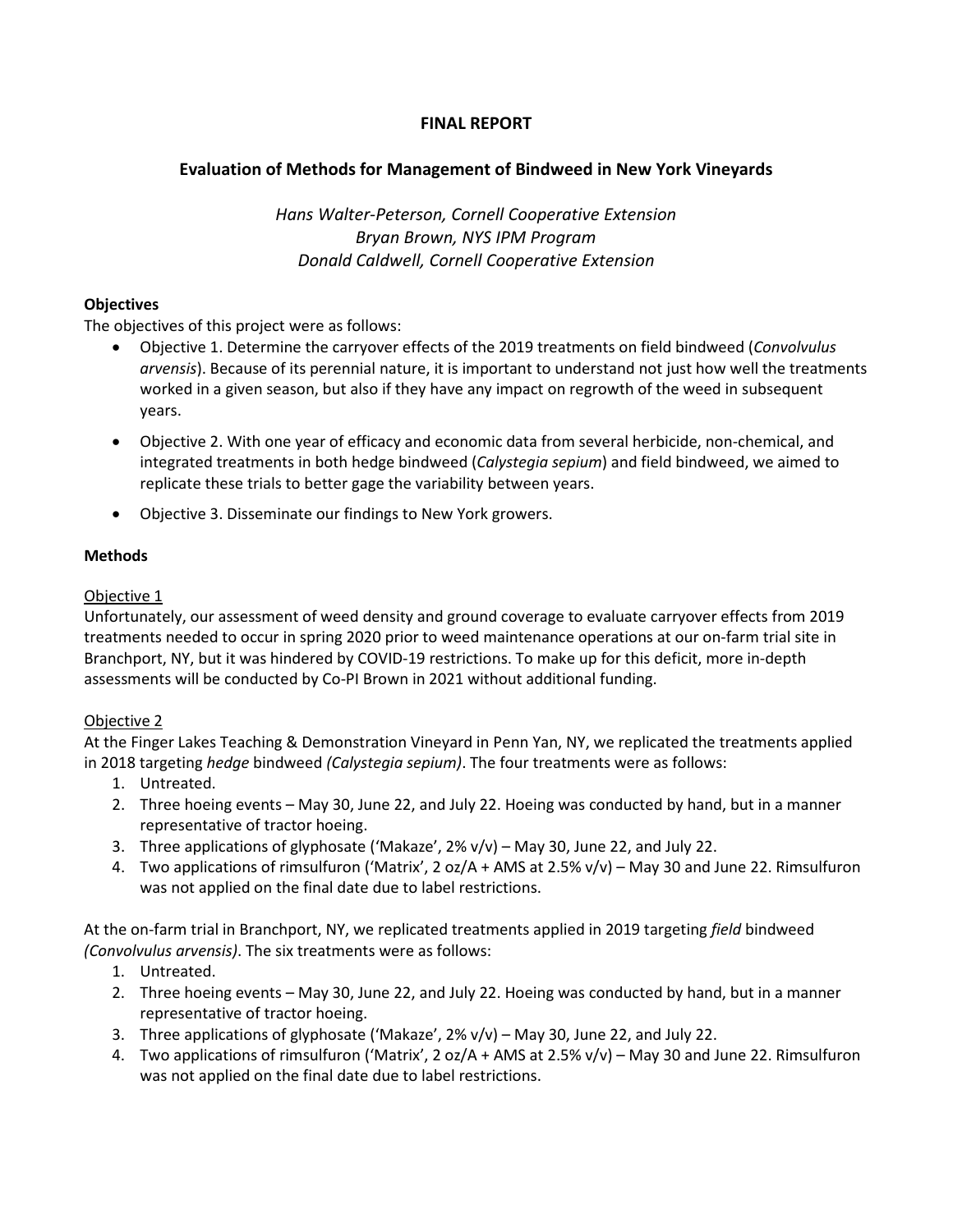- 5. An *integrated* treatment of cultivation on May 30, followed by an application of glyphosate ('Makaze', 2% v/v) on June 22, followed by an application of rimsulfuron ('Matrix', 4 oz/A + AMS at 2.5% v/v) on July 22.
- 6. A pre-emergence application of dichlobenil ('Casoron', 2.8 gal/A) on April 29 immediately following a hoeing event to ensure bare ground.

All treatments were replicated four times in a randomized complete block design. Weed groundcover and density in the under-vine strip was assessed using three 0.7  $m^2$  quadrats two weeks after treatments. Hedge or field bindweed was assessed specifically, whereas all other weeds were grouped into a separate category. Aboveground weed biomass was collected September 22, dried for 7 days at 38 degrees Celsius, and weighed.

Statistical analysis of efficacy based on aboveground weed biomass was conducted using nonparametric methods (Wilcoxon tests) due to one treatment resulting in zero weed biomass, which does not satisfy ANOVA assumptions of constant variance. Finally, we estimated the relative cost of each treatment through use of a partial budgeting analysis following Davis et al. (2020). Although our applications were made with a backpack sprayer, the economic modeling assumed the use of a tractor-drawn directed sprayer and a tractor-based glyphosate rate ('Roundup WeatherMax', 44 oz/A). Similarly, the modeling assumed the use of a tractor-drawn grape hoe but our plots were hoed by hand in a manner to simulate mechanical cultivation.

### **Results**

### Objective 1

Visible carryover effects generally seemed to follow in-season effectiveness of treatments in 2019. More indepth assessments will be conducted by Co-PI Brown in 2021.

### Objective 2

### *Hedge Bindweed*

At the Finger Lakes Teaching & Demonstration Vineyard in Penn Yan, NY, hedge bindweed groundcover generally increased through the season in untreated plots, while density remained relatively constant (Figure 1). Hoeing, rimsulfuron, and glyphosate were all effective on the hedge bindweed, with slight visual increases in efficacy in that order. Results were similar for the other weeds present – mostly annual grasses – with the exception that in untreated plots groundcover and density increased as the season progressed.

Control efficacy based on aboveground hedge bindweed biomass was greatest in the glyphosate and rimsulfuron treatments (Figure 2), but due to sporadic emergence of the hedge bindweed, only glyphosate was significantly different than the untreated plots. For the other weeds, glyphosate and hoeing were most effective. Rimsulfuron treated plots did not statistically differ from the untreated plots. Many annual grasses are effectively controlled by rimsulfuron, but only when at the seed stage or when they have just recently emerged, so any escaped weeds may have grown past rimsulfuron effectiveness.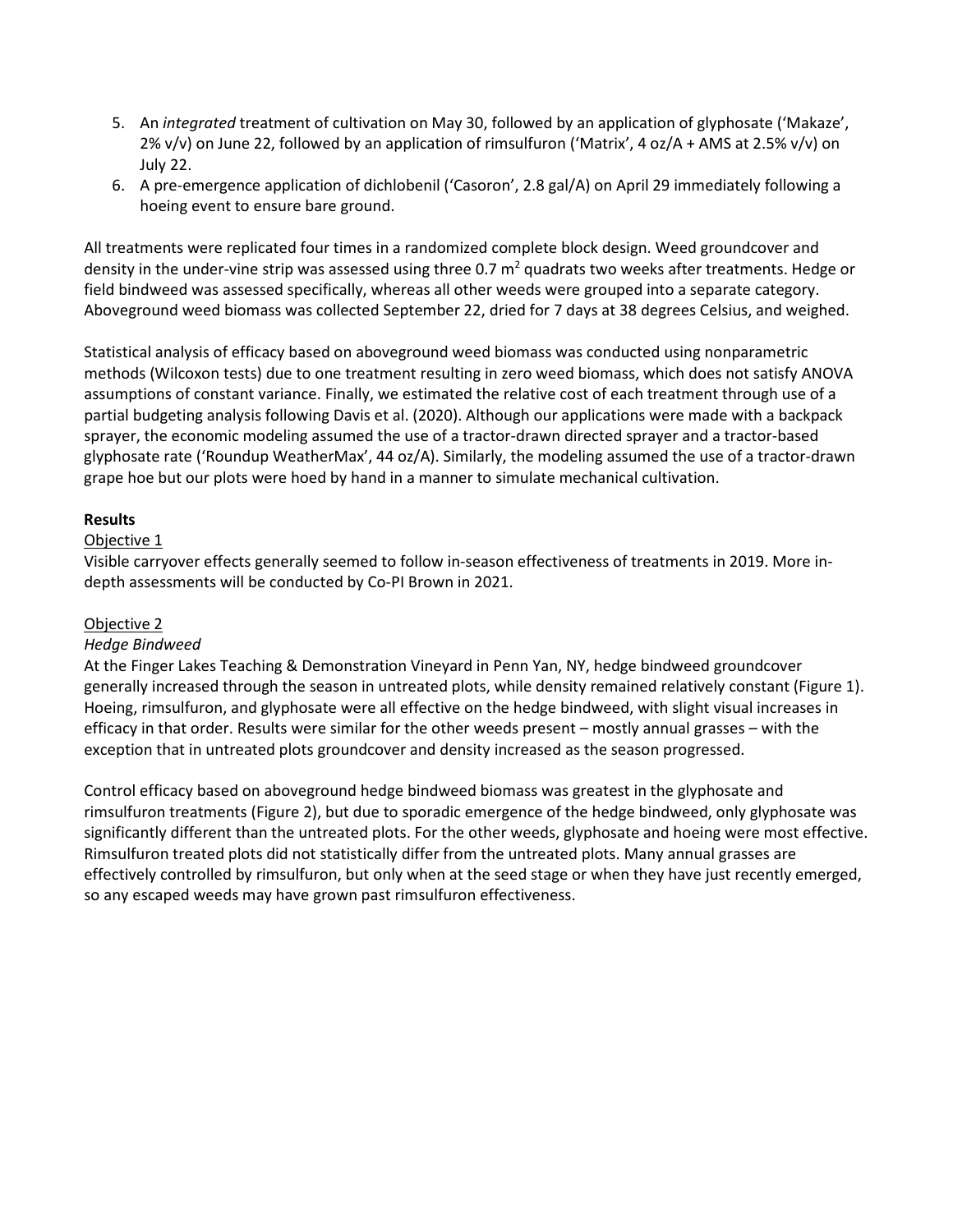

Treatment 1. untreated -2. hoeing (3x) weed control (%) 3. glyphosate (3x) 4. rimsulfuron (2x)



*biomass of hedge bindweed (blue) and all other weeds (red) at the end of the growing season at the Teaching and Demonstration Vineyard in Penn Yan, NY. Bars with the same letter are not significantly different (Wilcoxon Tests, P > 0.05). Capitalized letters should not be compared with uncapitalized letters.*

*Figure 1. Effect of treatments on groundcover and density of hedge bindweed and other weeds over the course of the growing season at the Teaching and Demonstration Vineyard in Penn Yan, NY.*

### *Field Bindweed*

At our on-farm trial site in Branchport, NY, field bindweed densities remained relatively constant while ground coverage increased through the season in the untreated plots (Figure 3). Glyphosate, integrated treatment, and hoeing visually performed best, in that order, but interestingly, hoeing resulted in an increase in field bindweed density over the season. This likely reflects the extensive root reserves of field bindweed and its ability to send out new shoots in response to shoot removal efforts. Whereas the herbicides used have systemic activity to potentially target the root system. Unfortunately, despite a doubling of the rate of dichlobenil used compared to 2019, we did not see an improvement in control by this pre-emergence product. The other weeds present – primarily ground ivy (*Glechoma hederacea*), clover (*Trifolium* spp), and smartweeds (*Polygonum* spp) increased in groundcover over the season in the untreated and rimsulfuron treated plots. The other treatments satisfactorily suppressed these other weeds through the season, especially glyphosate and the integrated treatment.

Field bindweed control efficacy based on aboveground biomass was greatest in the glyphosate treatment, followed by the integrated treatment, followed by hoeing and rimsulfuron treatments (Figure 4). Dichlobenil had no effect at the time of biomass collection, and in fact, there was numerically more field bindweed than the untreated plots since dichlobenil controlled some of the other weeds and lessened the competition with field bindweed. The other weeds were best controlled by glyphosate and the integrated treatment. The other treatments had only moderate control.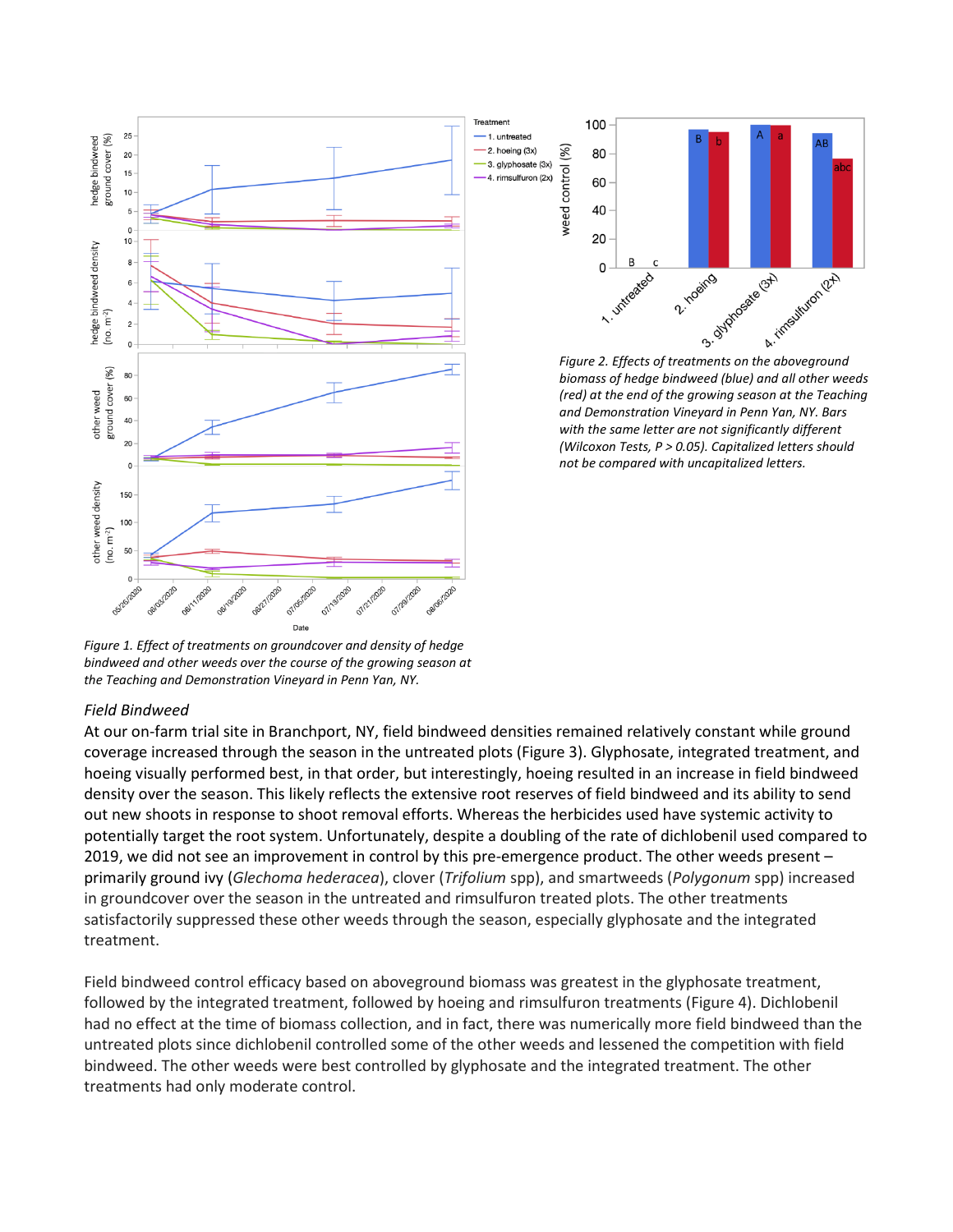While there was again in 2020 some grape leaf puckering from the glyphosate, there was no visible injury from the treatments that did not contain glyphosate. Due to the timing of applications, it is unlikely that the grape roots were injured by rimsulfuron since no injury was seen in aboveground tissues.



*Figure 3. Effect of treatments on groundcover and density of field bindweed and other weeds over the course of the growing season our on-farm trial site in Branchport, NY*

#### *Cost comparisons*

Of all the treatments examined, the rimsulfuron application was substantially less expensive than all other treatments (Table 1). In this trial, however, rimsulfuron was shown to only be effective at controlling hedge bindweed, and should not be considered for use to manage field bindweed. Dichlobenil had the lowest application costs because it is only applied once, but the material costs were 5 times higher than multiple applications of rimsulfuron or glyphosate. While it provided good control of other weed species, dichlobenil should not be used for management of field bindweed based on these results.

The glyphosate and the combination treatment (cultivation, glyphosate, rimsulfuron) both provided excellent control of field bindweed when compared to other treatments. While the combination treatment is about \$20/acre more expensive than multiple glyphosate applications, it could be an attractive option for growers who want to reduce their use of glyphosate while still controlling field bindweed. It is possible that the rimsulfuron application in the combination treatment could be eliminated without any significant loss of control, based on its low effectiveness at controlling field bindweed on its own, and therefore reducing the cost even further.